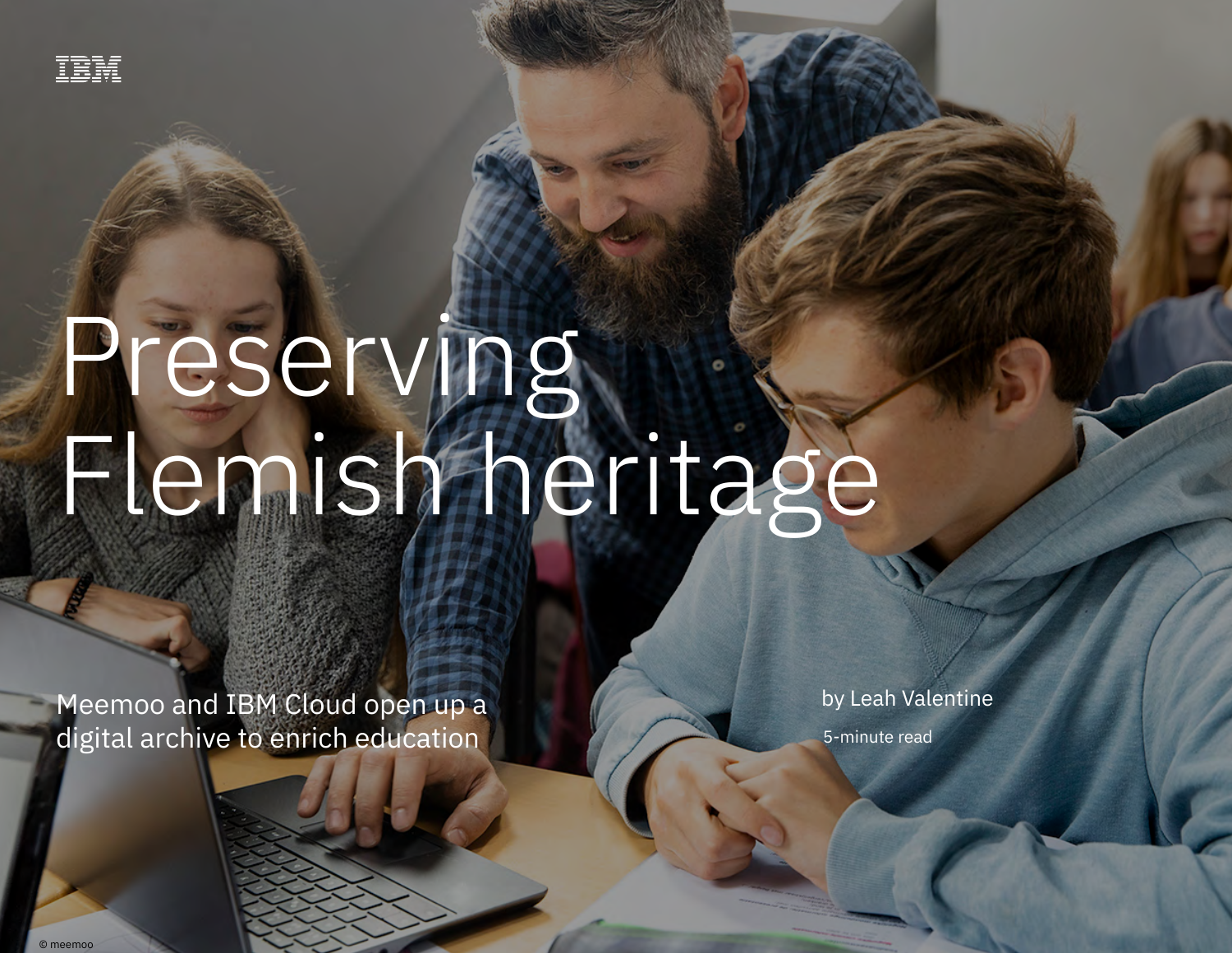sk any teacher: getting and holding pupils' attention has never been easy. A

But today's pupils, accustomed as they are to having a wide range of audiovisual materials at their fingertips, can be especially difficult to engage.

That's why teachers in Flanders, Belgium, are excited about The Archive for Education, an online platform developed by meemoo and underpinned by [IBM Cloud®](https://www.ibm.com/cloud). The solution offers teachers throughout Flanders a way to incorporate authentic parts of Flemish heritage into their lesson plans, enriching the learning experience to give pupils a deeper understanding of their culture and place in the world.



Because we use Red Hat OpenShift on IBM " Cloud, we spend less time managing the infrastructure, and we have more time to listen to business needs and develop new applications to accommodate them."

**Herwig Bogaert**, Senior Systems Engineer, meemoo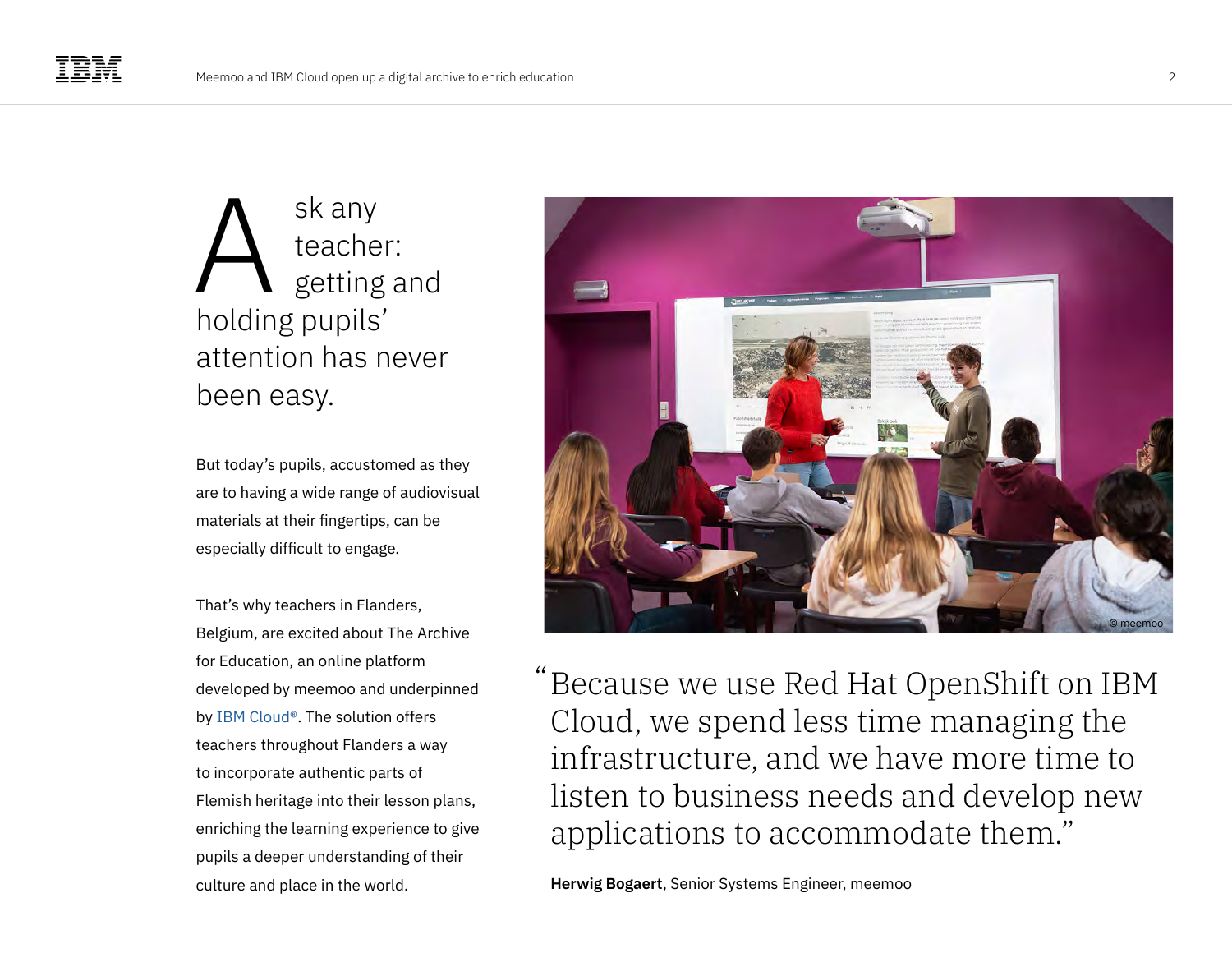The Archive for " Education is one of the channels we use to make our content partners' archive material come alive. We believe that audiovisual material is a really great way for teachers to connect with young people."

**Nico Verplancke**, General Manager, meemoo The platform serves

## The platform serves  $150,000$

users in Flanders

meemoo gathers audiovisual materials from more than

160

organizations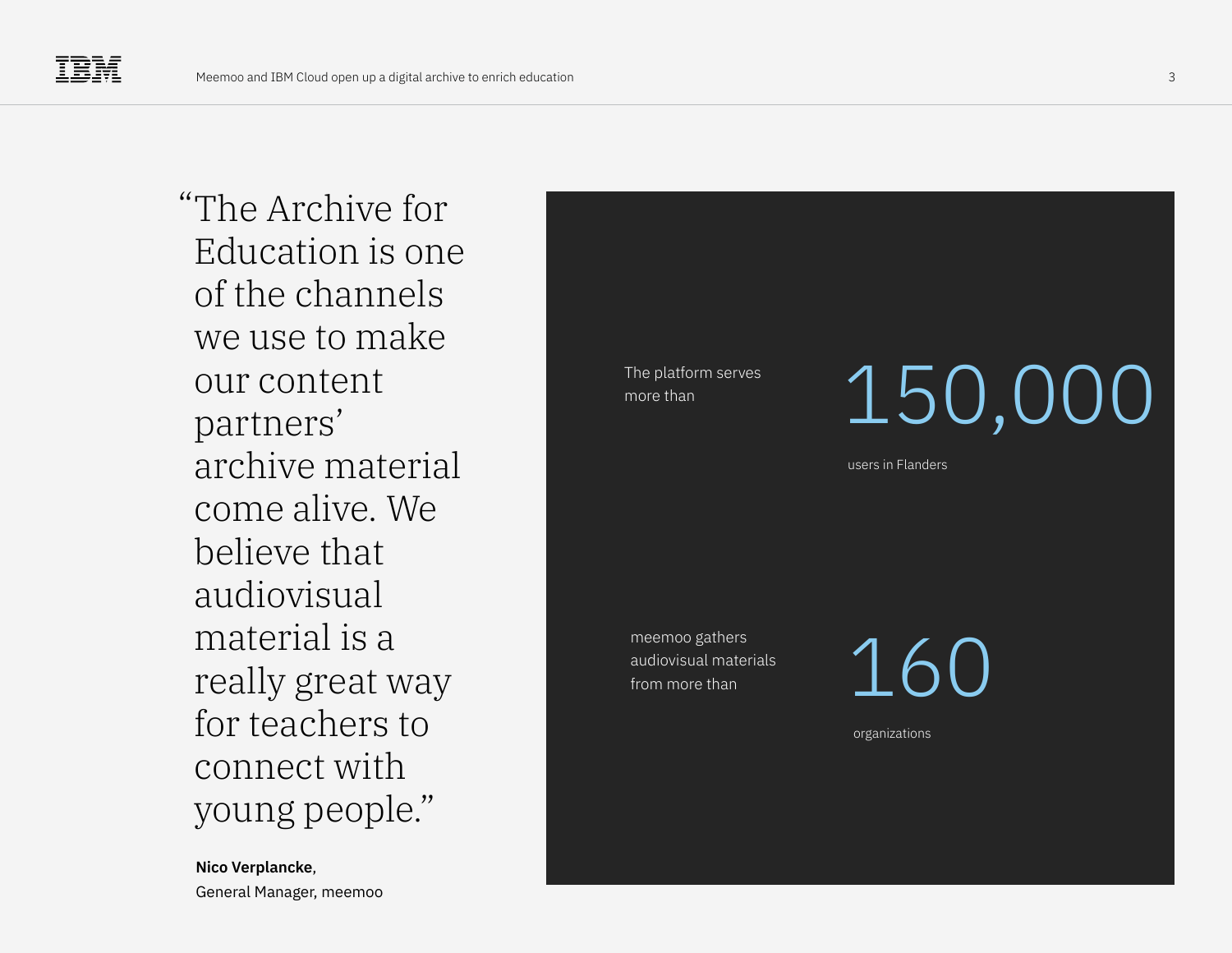### A valuable tool

Meemoo is a nonprofit organization funded by the Flemish government and focused on preserving Flemish history. Nico Verplancke, General Manager, explains: "We work together with about 160 media organizations in Flanders, including public broadcasters and regional broadcasters, as well as performing art centers and other heritage institutions, to digitize historical content. This can include everything from theatre performances to images of a strike to footage of a speech made in the 1940s. It's a very diverse set of material"

It's also a very large set of material. The meemoo archive already contains about 19 PB of data, and that number grows by approximately 2 PB each year.



Meemoo makes the material available to the citizens of Flanders for a variety of uses, collaborating with cultural, heritage and media organizations to carry out projects designed to help preserve and celebrate the region's rich history. One of meemoo's flagship projects is The Archive for Education.

Mr. Verplancke explains: "The Archive for Education is one of the channels we use to make our content partners' archive material come alive. We believe that audiovisual material is a really great way for teachers to connect with young people. It's a much more natural way for today's teachers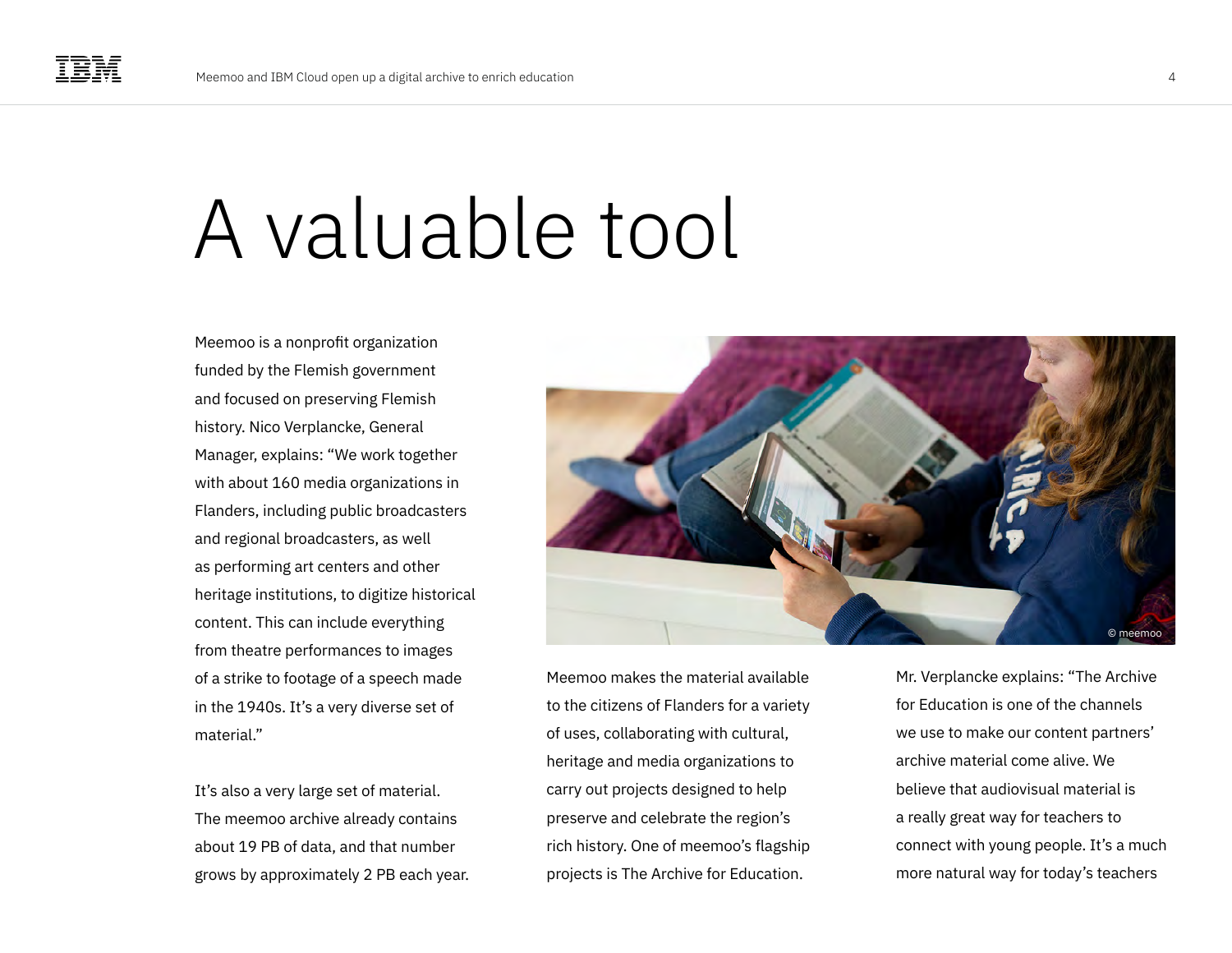to explain things than just drawing something on a blackboard."

"The platform has been really successful. We see an increase in the number of teachers and pupils using The Archive for Education while the available audiovisual material continues to grow," he says. However, as is often the case, the platform's success clearly indicated that its original, internal infrastructure would not be sufficient for long.

"We really needed a flexible, stable environment to run it on," says Mr. Verplancke. "That's why we decided to move the archive to the IBM Cloud platform."

For Herwig Bogaert, Senior Systems Engineer at meemoo, moving The Archive for Education to a hosted IBM Cloud environment was a gamechanger. "We don't have a big IT team, so we cannot have all the knowledge that we need in house to run our applications. The IBM Cloud team has taken from our shoulders the burden of managing the underlying infrastructure."

The solution also features [Red Hat®](https://www.ibm.com/cloud/openshift)  [OpenShift®](https://www.ibm.com/cloud/openshift) technology, which allows Mr. Bogaert and his team to build automated deployment pipelines that make it easy to add new applications to the platform.

"Because we use Red Hat OpenShift on IBM Cloud, we spend less time

managing the infrastructure, and we have more time to listen to business needs and develop new applications to accommodate them," Mr. Bogaert explains.

Frederik De Ridder, a Flemish teacher outsourced to the meemoo team, is among the solution's many end users. For him, it is a valuable teaching tool. "Clips from heritage foundations and cultural organizations can really surprise the pupils. They see things on the platform and say, 'I had no idea things were like that in the past!' It's also a great way to show them different aspects of a single topic, which I think is very important to do in the classroom," he says.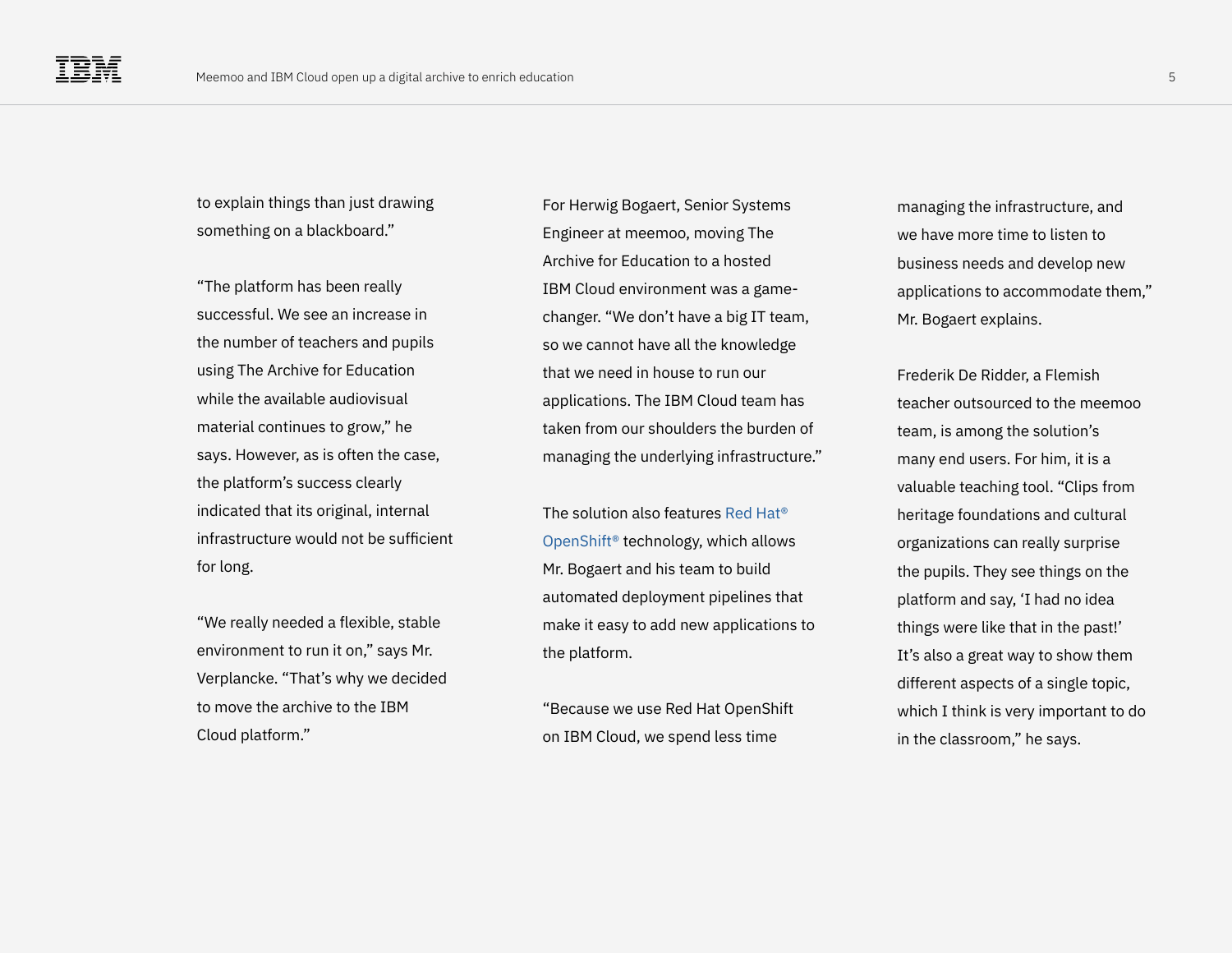## An archive for the future

The COVID-19 pandemic accelerated meemoo's plans to open up The Archive for Education directly to pupils. As a result, it has more than 150,000 users, and its popularity continues to grow. This is very much in line with Mr. Verplancke's vision for the platform. "We want to grow the number of users, of course, but we also want to increase the functionality of the system. We want the platform to support teachers as they teach young people how to interact with media, how to search in an intelligent way, how to interpret media. It's really important for them to learn how to handle that kind of information and develop their own opinions. That's the sort of thing we want to invest in together with the Flemish government."



Mr. De Ridder, too, has ideas for the future of the archive. "We want to make it possible for pupils to browse through the platform and build their own audiovisual collections to use, for example, when they do a speaking exercise or presentation. They are already asking for other ways to work with audiovisual materials, and we are helping them with that by inspiring them with didactics, but also by developing new tools on the platform."

No matter what the future holds for meemoo and The Archive for Education, one thing is certain: for pupils in Flanders, the past is worth their attention.